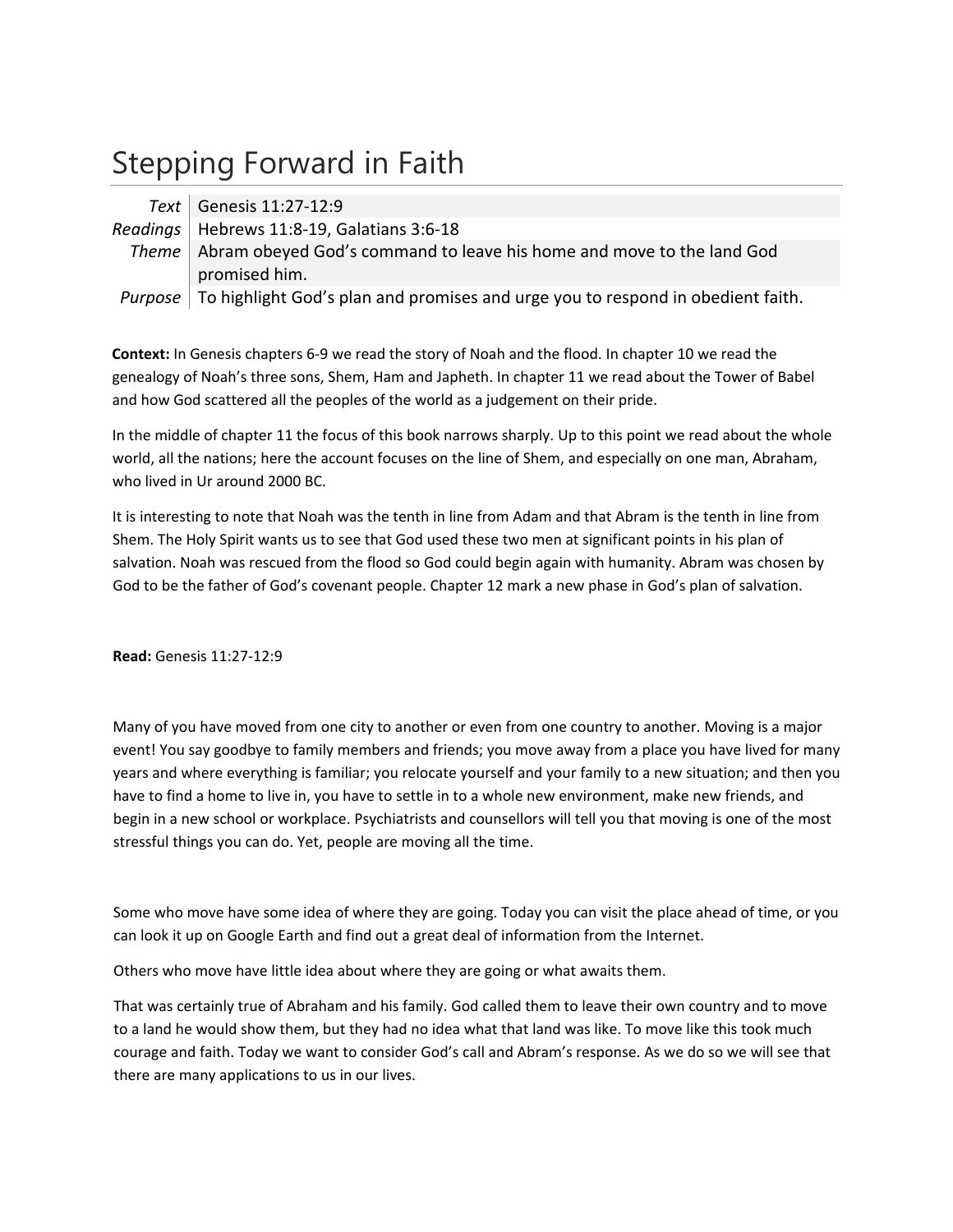#### **1. God's Call**

#### **a. God's election**

From the nations scattered at Babel God chose one man and promised to make him into a great nation. Why did God choose this man? What made him pick Abram from among all these peoples?

It was not because Abram worshipped the Lord. Yes, he was in the line of Shem, but most people in the world had forgotten about the Lord. Much later Joshua told the people of Israel that Terah and Abraham "lived beyond the river and worshipped other gods." (Joshua 24:2). Ur and Haran were main centres of worship for the moon goddess. The Lord did not choose Abram because of his faith or goodness or righteousness; no, he was an idolater when God spoke to him.

God chose him because this was God's choice. He chose him out of his grace. Paul in Romans 4 and Galatians 3 used Abraham as an example of God's election and emphasised that he was not saved by his works but by faith in God's promises. God chose him because this was his sovereign will.

That is true for you and me. Sometimes we are inclined to think that there must be something in us that prompted God to choose us ‐ some goodness, some merit, something of worth. Not so! God chose his people because his grace and mercy, "not by works so that no one can boast (Ephesians 2:9). This is the consistent teaching of the Bible. God did this so that all the glory for salvation might go to him, not to us.

## **b. God's command**

We read in chapter 12:1 that the Lord came to Abram and called him to leave his country and go to the land he would show him. The Lord knew this was a difficult command and he did not try to soften it. "Leave your country, your people and your father's household…" He had to leave all that was familiar and go to an unknown land. A move like this is difficult today, but even more so then with the strong family ties of that culture, and the limited communication, and the difficulties of travel ‐ all travel was by foot; there were no cars or trains or planes.

This call to Abram came while he was living in Ur. That city was located in the region of Babylonia, just above the Persian Gulf.

The way this is written may give the impression that the call came to Abram when he was in Haran but we that is not the case. We know this from Stephen's speech in the book of Acts. He told the Jews; "The God of glory appeared to our father Abraham while he was still in Mesopotamia, before he lived in Haran." (Acts 7:2‐4) This is why the NIV translates: "The Lord had said to Abram…"

Abram heard God's command and obeyed it. He told Sarah, his wife, and his father about God's call. We can assume that Terah decided they should all go together. In Genesis 11:31 we read that Terah took Abram, Lot and Sarah and all they had and "together they set out from Ur of the Chaldeans to go on to Canaan. But when they came to Haran, they settled there." Haran was about 1000 kilometres from Ur and about halfway to Canaan. It too was a major city and the family settled there until Terah died. We don't know why they stopped there nor how long they lived in Haran, but after his father died the Lord appeared to Abram again and sent him on to the land of Canaan (Acts 7:4).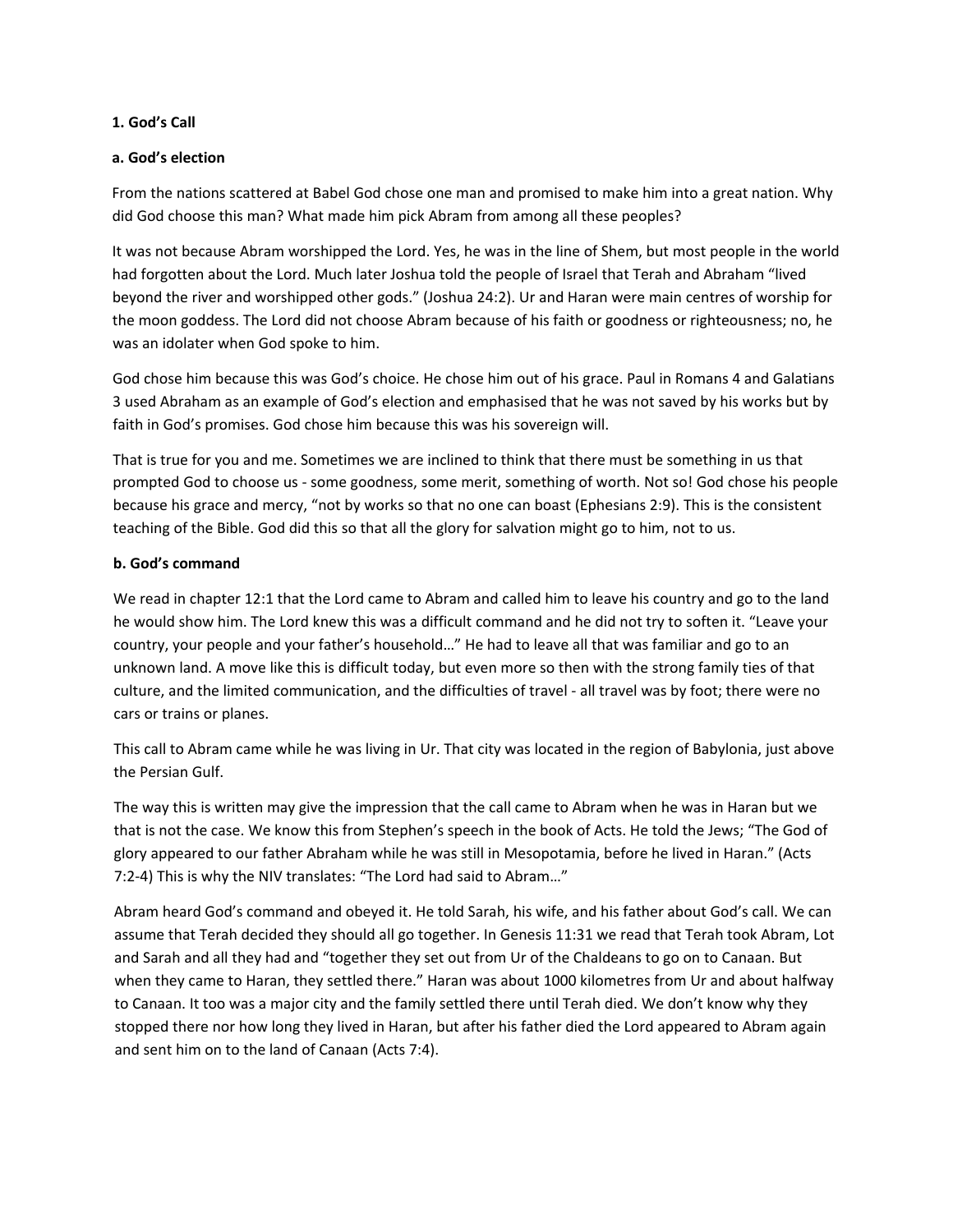#### **c. We have considered God's election, his command, and now we consider his promise**

"I will make you into a great nation", God said.

Sometimes you hear something that seems too good to be true, like the letters you get in the mail telling you that you have won an overseas holiday or a brand new BMW!

Maybe this is what Abram thought when he heard this. A great nation? He was 75 and they did not have any children, not even one! Moses made a point of that in chapter 11:30; "Now Sarai was barren"; and in case you missed this he added, "She had no children." So how was this great nation going to happen?! It seemed impossible. But we know that nothing is impossible with God! "I will make you into a great nation", God promised.

"And I will bless you." God's blessing is his favour. God would provide for him, look after him, be good to him.

The Lord continued on; "I will make your name great." This looks back to the men who built the Tower of Babel ‐ they wanted to make a name for themselves (Genesis 11:4). But it is God who makes men great, and he promised to do this for Abraham. We know that the Lord kept his promise. People all over the world know "Father Abraham" – Jews, Muslims and Christians. He has a great name.

Then the Lord promised that he would be a blessing: "…all peoples on earth will be blessed through you" (verse 3). This was not a promise of physical blessings primarily, but rather of spiritual blessing. God promised the joy and privilege of knowing him with all the benefits that go along with that. He promised the blessing of the gospel ‐ the good news about the Lord Jesus.

This promise looks ahead to the coming of the Lord Jesus. Everything God promised to Abraham was fulfilled in Christ.

Jesus has a great nation; he is the head of his people the church, a royal priesthood, a holy nation; and he is the king of his kingdom.

Jesus has a great name; God "gave him the name that is above every name, that at the name of Jesus every knee should bow." (Philippians 2:9f).

Jesus is the source of blessing for all who believe in him. Paul explained this in Galatians 3:8; "The Scripture foresaw that God would justify the Gentiles by faith, and announced the gospel in advance to Abraham" with these words; "All nations will be blessed through you."

God narrowed the focus of salvation to the people of Israel so that on the Day of Pentecost he might broaden it out again to all the nations of the world. On that day the good news about the death and resurrection was proclaimed in many languages so that it would go out to all the nations.

We are part of this. We have received Abraham's blessing through Jesus Christ. The promise given to Abraham is also give to us.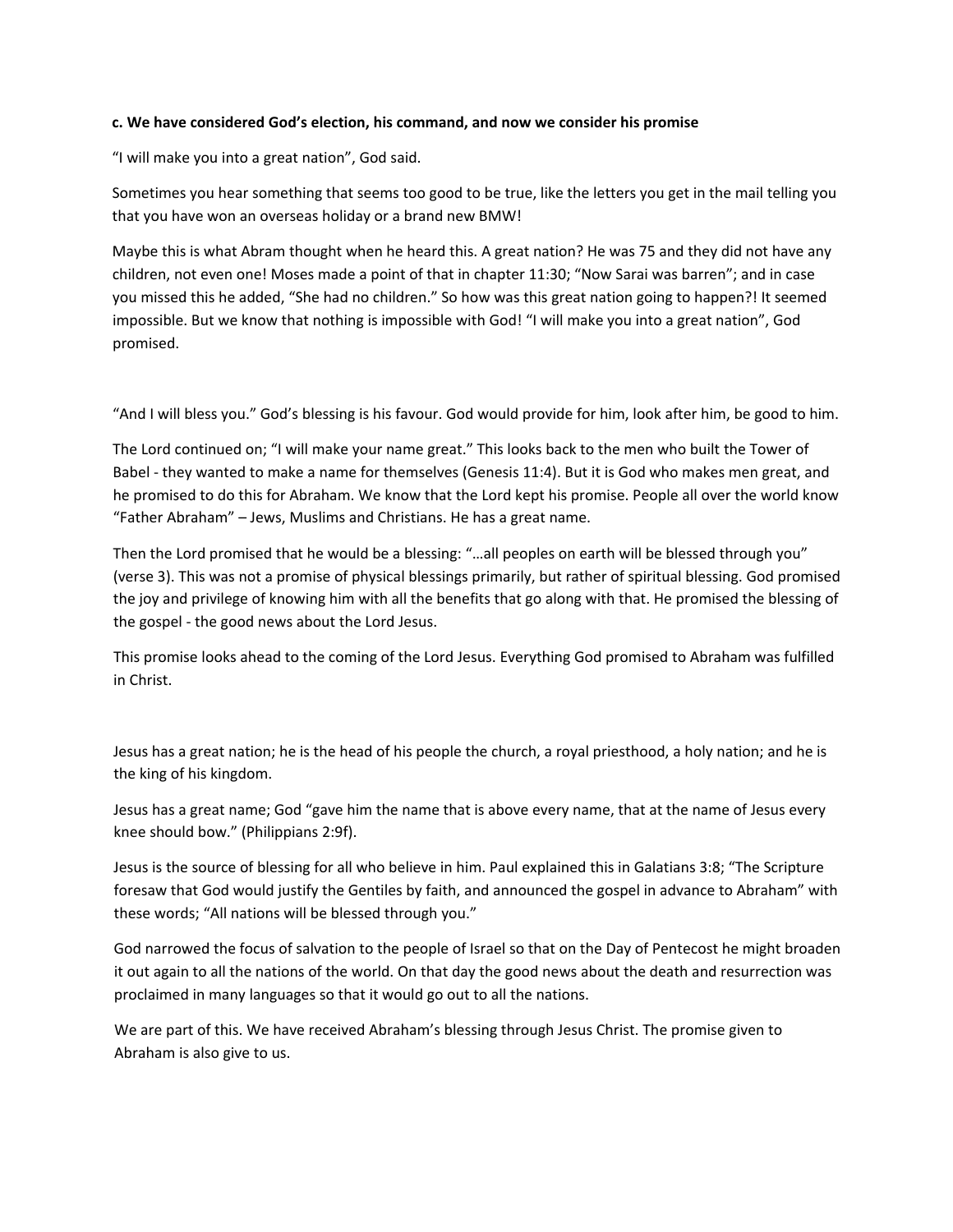#### **2. The Lord called Abraham and he responded in three ways**

#### **a. First, as we have seen, he obeyed God's call**

He did not do that because he was so eager to leave Ur. That city dated back to 3700 BC and had an advanced civilisation and culture. Houses were made of bricks and many were two stories. Some larger homes had 10 to 20 rooms. The kitchens were well equipped with good plumbing systems. There was no reason to leave.

But he had the command of God. So he left "as the Lord had told him" (verse 4). He left Ur, and later on he left Haran. He took Sarah his wife and Lot his nephew and all the people of his household and they set out for the land of Canaan. He obeyed the word of God.

Some of you might be thinking; "That's all very well for Abraham because God came and spoke to him directly. If I had a word from the Lord like that it would be a lot easier."

Don't be too quick to come to that conclusion. We often think that the Lord was speaking to Abraham all the time, but that's not so. Yes, God spoke to him directly, but he often had to wait many years before the Lord came to him again.

God does not come to us today and tell us to move to Christchurch or Australia or Brazil. God does not speak to us directly as he spoke to Abraham and Moses and the prophets. But he does speak to us in the Bible. This is his word and God makes it very clear what it is he wants us to do.

Are you listening to the voice of the Holy Spirit in the Scriptures? Are you hearing the word of Christ in the Bible? Are you doing what God wants you to do? Will you obey God's laws? Will you do what he commands?

## **b. Abraham obeyed God. Secondly, he believed God ‐ he was a man of faith**

He set out for the land of Canaan. He had never been there before. From Haran it was 1000 kilometres on foot. He had no idea what he would find when he arrived. He did not know the details of God's plan, but he trusted in God.

This why he is listed in Hebrews 11 as one of the great men of faith: "By faith Abraham, when called to go to a place he would later receive as his inheritance, obeyed and went, even though he did not know where he was going." (Heb 11:8). He stepped out in faith; he believed God would lead him; he trusted that God would provide for him; he was confident of God's providence.

And he continued in faith. He arrived in the land and moved through it; and as he travelled he looked around him. We read; "At that time the Canaanites were in the land" (verse 6). The land was already occupied.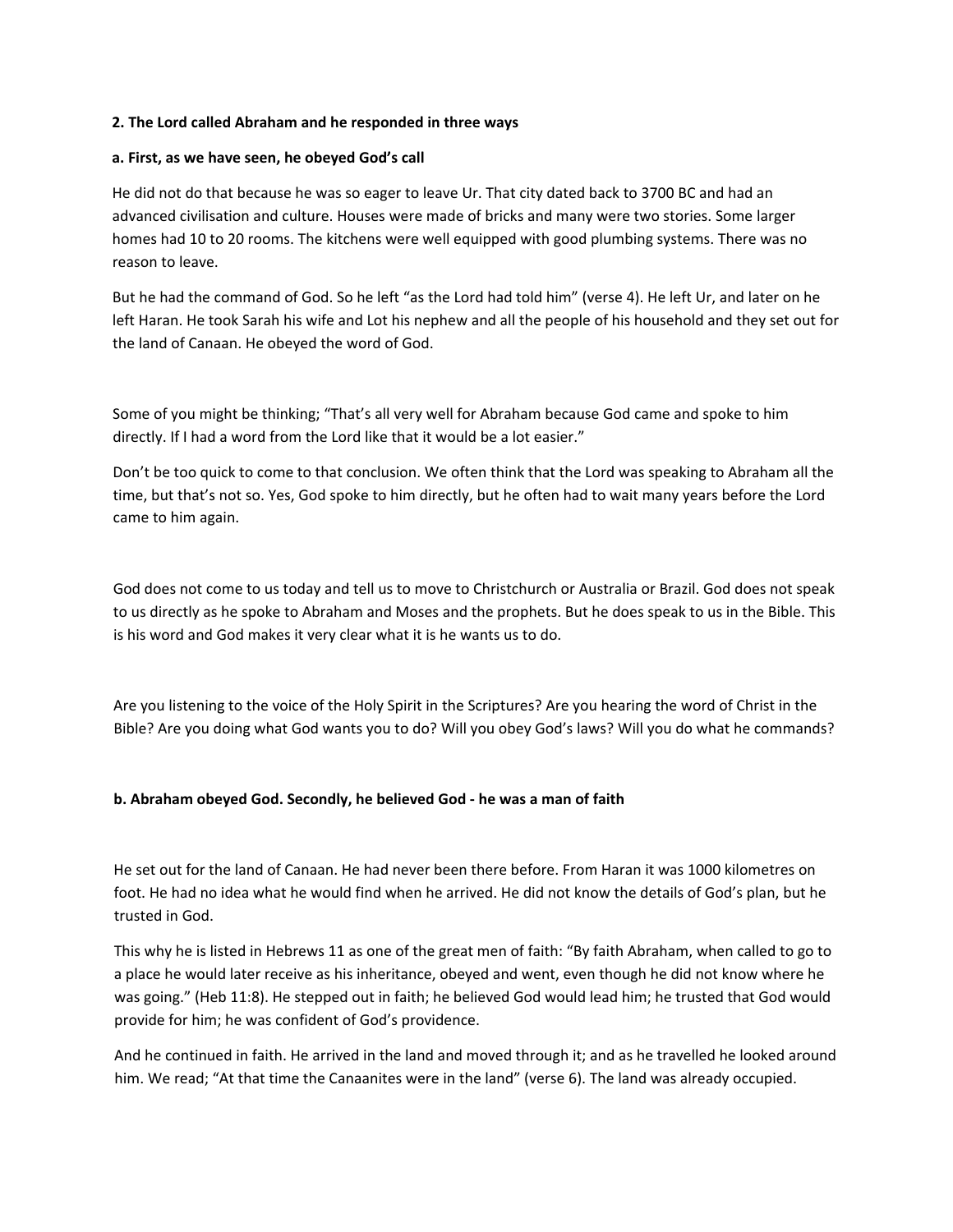Here was a problem, a major obstacle. "Possession is nine tenths of the law" we say. Well the Canaanites were in possession of the land.

Of course, the Lord knew what was going through his mind, and in the next verse we read (v 7); "The Lord appeared to Abram" and said; "To your offspring I will give this land." "Yes, it is occupied; yes, others already live here, but this land will be your land. I will give it to you." That would take a long time but Abraham believed God's promise. He was a man of faith.

Do you believe God's promises? Are you living by faith? Do you trust in God?

When you come to important decisions do you trust that God will guide you and lead you?

When you are going through financial hardship do you believe that God will give you your daily bread?

When you are in a time of ill-health do you trust that God is with you and watching over you?

When you experience great loss, such as the death of a loved one, do you believe that this too is God's will and do you rely on him?

We need to live by faith in the Lord.

### **c. Abram obeyed God, he believed God, and thirdly, he worshipped God**

"Abram travelled through the land as far as the site of the great tree of Moreh at Shechem" (verse 6).

Shechem was located in central Palestine in a fertile valley between Mt Ebal and Mt Gerizim. It was a very important spot. Much later, after they had occupied the land, the people of Israel would gather here to hear the covenant blessings and curses (Deut 27f). This is where Joshua assembled the tribes of Israel to give his farewell speech before his death (Josh 24). And this is where the Solomon's kingdom divided in two (1 Kings 12). It was fitting that this was the first place Abram came to in the land. There he built an altar to the Lord (verse 7).

After that he went further south and pitched his tent between Bethel and Ai. There he built another altar. One writer notes that Abram pitched his tent and built an altar; He pitched his tent for himself but he built an altar for the Lord.

He was a pilgrim and a stranger in the land, moving about in tents; but he left behind him altars ‐ permanent structures that marked the land as belonging to the Lord. With these actions he "planted a flag", as it were, in this new land, like Scott did when he arrived at the South Pole. Abram claimed the land for the Lord.

And "he called on the name of the Lord." He worshipped God. This was his response to all that God had done for him.

This is our response too. This is why we are here today, gathered in worship.